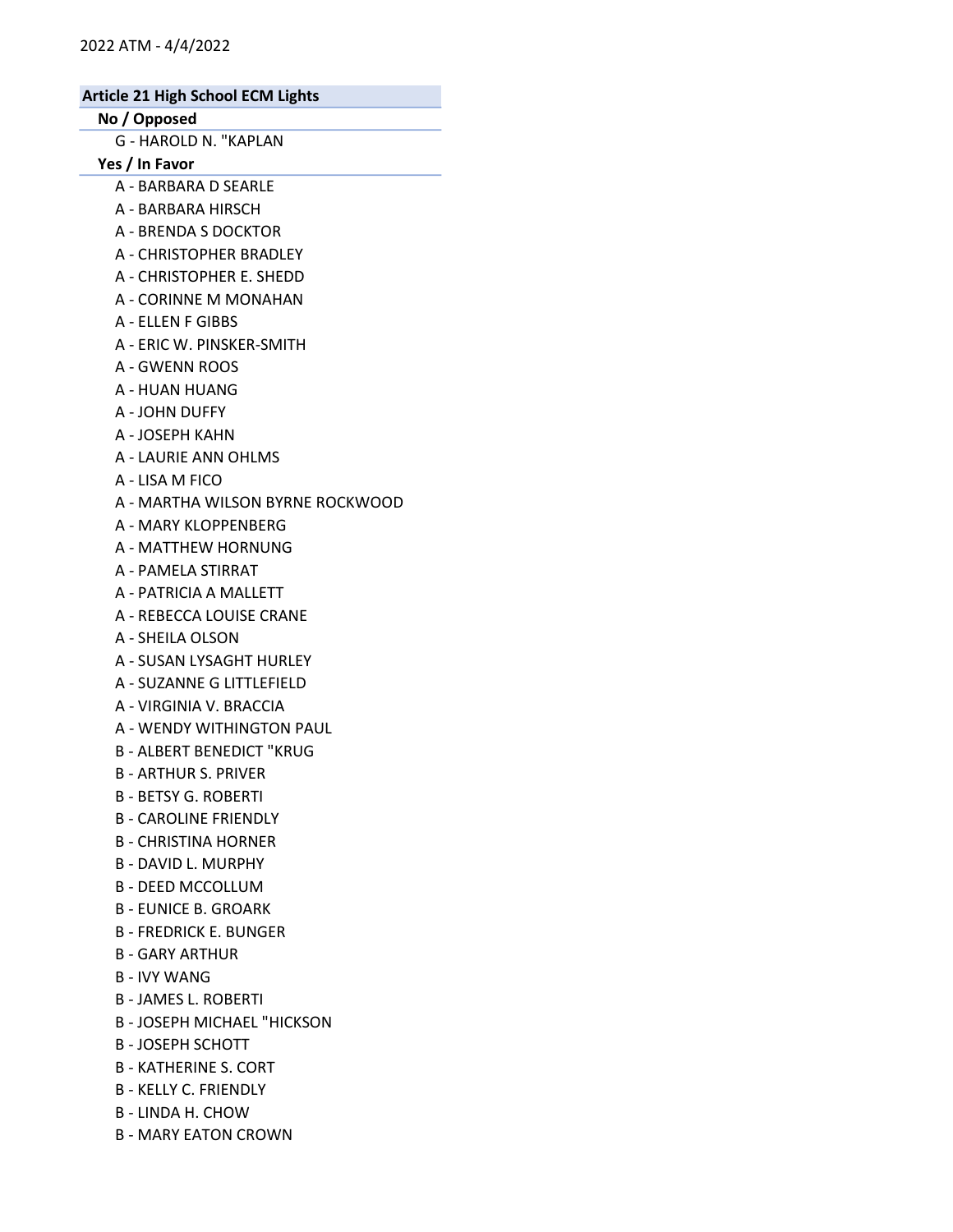- B MELISSA A. MARTIN
- B MIDDLETON ANSLEY "MARTIN
- B NORA TRACY PHILLIPS
- B PAUL THOMAS DELANEY
- B PETRO LISOWSKY
- B ROBERTA MORGENSTERN
- B S. PETER W. JONES
- B SCOTT K. BENDER
- B SKYE JACOBS
- C AMY SB GOTTSCHALK
- C ANDREA N. WARD
- C ANN M. HOWLEY
- C ANN WELKE RAPPAPORT
- C BEATRICE BEZMALINOVIC DHEBAR
- C CHRISTINE S. MIZZI
- C ELIZABETH LASHWAY
- C HOLLY M. GRACE
- C HYUN SOOK RYU SONG
- C KATE MCGEOUGH
- C KELLY MCCOULF NORRIS
- C LEANNE J. LEIBMAN
- C LINDA OLIVER GRAPE
- C LOIS SULLIVAN
- C LUCIENNE V. RONCO
- C LUCY ROONEY KAPPLES
- C MARCIA TESTA SIMONSON
- C MARTIN JAY "MCHALE
- C MORRIS RUSTY KELLOGG
- C PAMELA POSEY
- C ROYALL H. SWITZLER
- C SARA H. RAVERET
- C SARAH H. PEDERSEN
- C STEVEN D. FESSLER
- C SUSAN K. MAGGIONI
- C THOMAS H. ULFELDER
- D ANN-MARA S. LANZA
- D CAROL ALMEDA-MORROW
- D CHRISTINE A. KEHOE
- D CRAIG EDWARD MACK
- D DEREK B. REDGATE
- D DIANE E. HALL
- D ELIZABETH H. SHLALA
- D ELIZABETH SULLIVAN WOODS
- D ELLIOT GODFREY SWAN
- D GAIL FRANCES SULLIVAN
- D IAN COHEN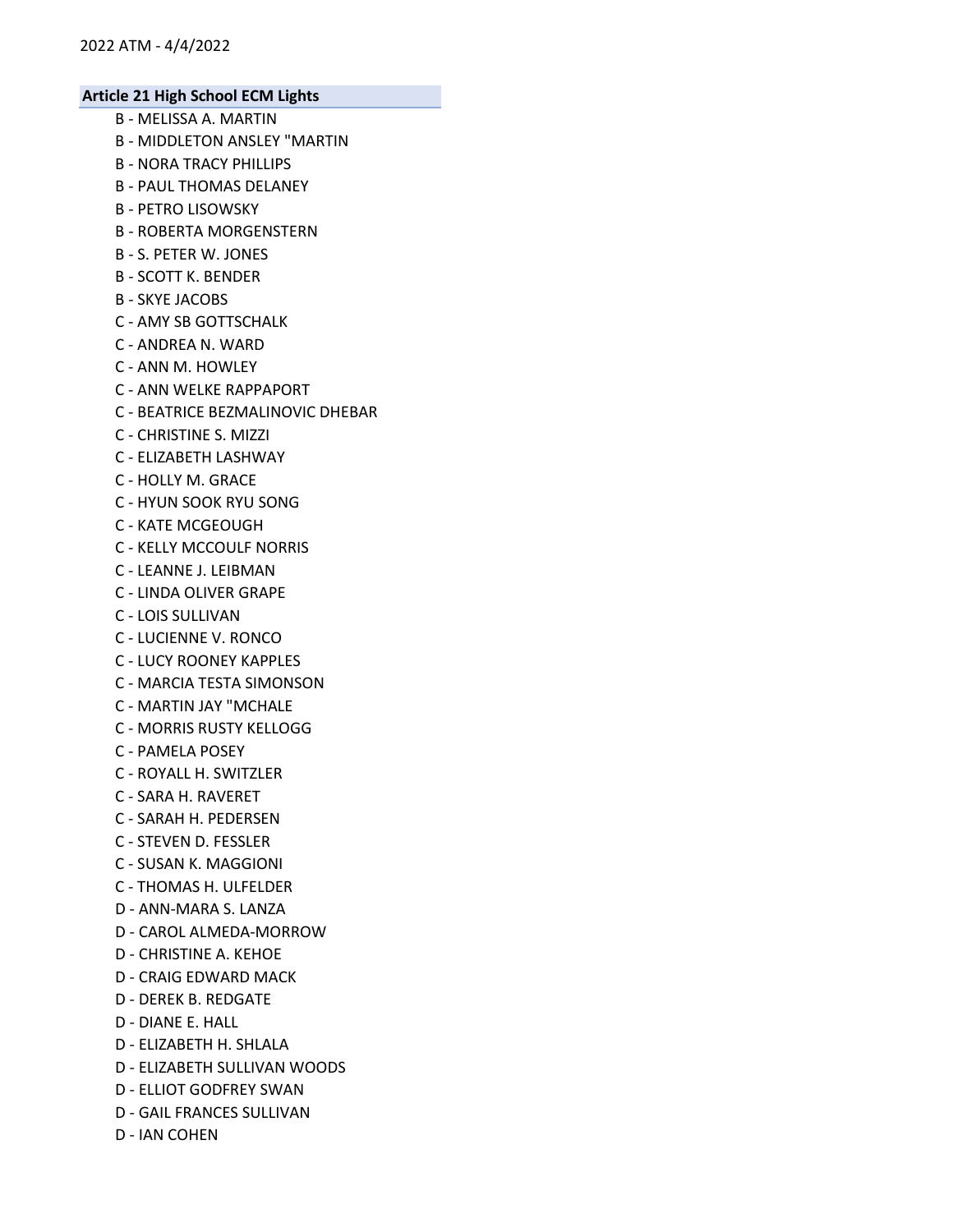- D JOHN SCHULER
- D LAURA ROBERT-FRAGASSO
- D LAURA SCHOTSKY OLTON
- D LINA EVE VITA MUSAYEV
- D LORI A. FERRANTE
- D MARGIE PALLADINO
- D MARK B. BENJAMIN
- D MASON R. SMITH
- D MAURA MURPHY
- D PATTI QUIGLEY
- D RICHARD D. "HILL
- D SANDRA SABA JOSEPH
- D STEPHEN G. MURPHY
- D W. ARTHUR "GARRITY
- E CAREN PARKER
- E DENNIS DISCHINO
- E JACQUI VAN LOOY
- E JARED W. PARKER
- E JESSICA BETH GRAHAM
- E JOAN GAUGHAN
- E JOHN FREDERICK ERHARD
- E KATHERINE K. MACDONALD
- E KATHERINE L. "BABSON
- E KEVIN J. MACDONALD
- E LAURENCE D. SHIND
- E LISE M. OLNEY
- E MARLA L. ROBINSON
- E MARY GARD
- E NANCY L. GOODEN WESTENBERG
- E NEAL R. GOINS
- E ODESSA MB SANCHEZ
- E PAUL A. CRAMER
- E RAINA C. MCMANUS
- E RANI ELWY
- E REGINA C. LAROCQUE
- E RUSSELL THOMAS GENTRY
- E SUSAN E. RYAN
- E SYLVIA T. HAHN-GRIFFITHS
- E THOMAS J. MACDONALD
- E TIMOTHY W. FULHAM
- E WENDY A. HAERING-ENGELS
- E WENDY S. BECK VON PECCOZ
- F ANNE P. COHEN
- F C. MADISON "RILEY
- F CHRISTINE SWENSON LAWRENCE
- F CYNTHIA C. EDWARDS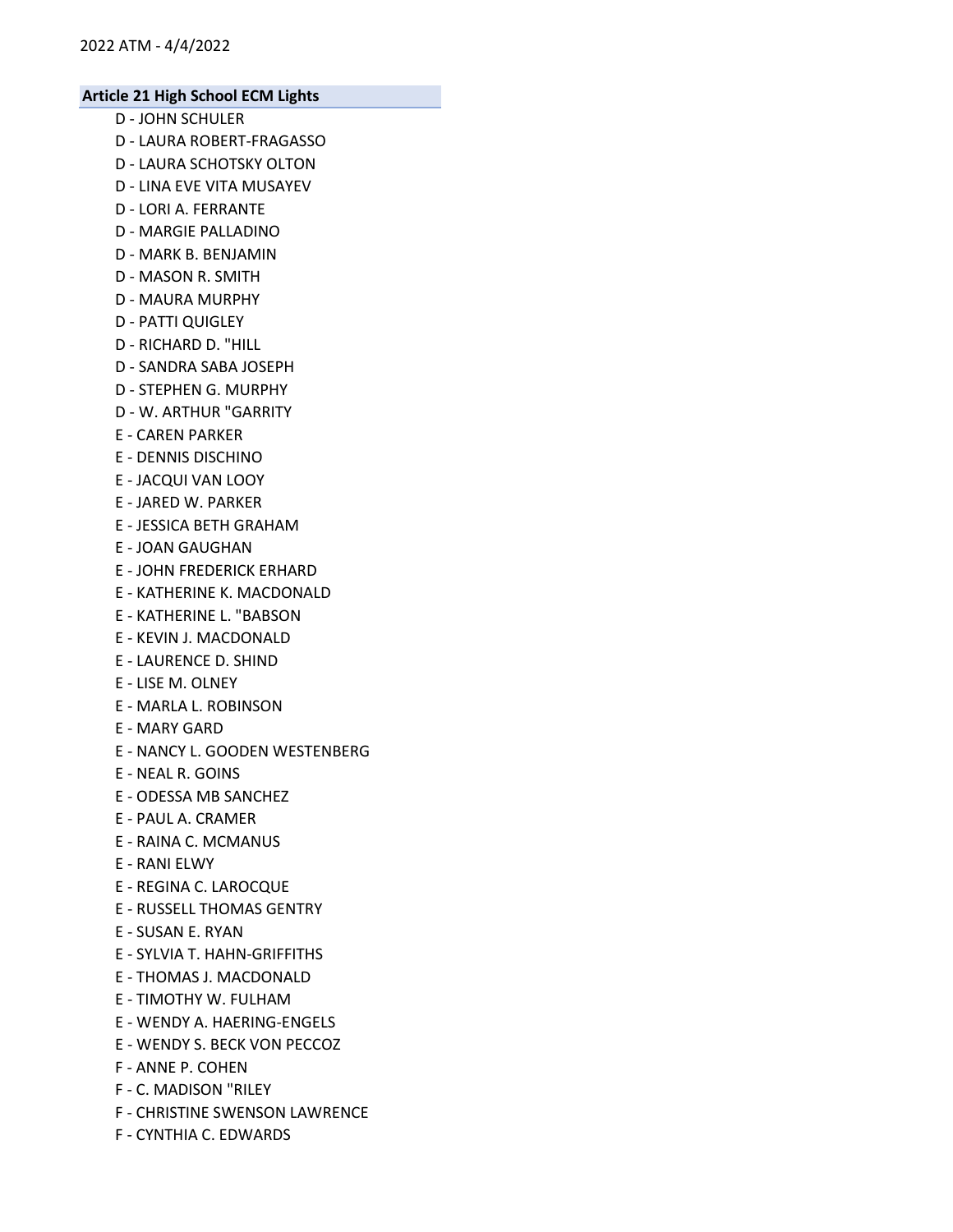- F DAVID LIVINGSTON
- F DAVID RYAN DAWS
- F ELAINE M. PUTNAM
- F ELIZABETH LANGE
- F ELIZABETH MAY
- F ERIC M. CARLSON
- F FREDERIC W. RIPLEY
- F HOPE CROSIER
- F JAY PROSNITZ
- F JULIE RISING BRYAN
- F MICHAEL ANDREW LICATA
- F MICHAEL J. MASTRIANNI
- F MICHELE DRAGON LIVINGSTON
- F NICHOLE ANN BERNIER
- F NIKI BRINKMAN-OFENLOCH
- F SALVATORE "DEFAZIO
- F SARA A. JENNINGS
- F SHAWN BAKER
- F STEVEN J. SIMONS
- F SUSAN KAGAN LANGE
- F VICTORIA J. OSTLER
- F VIRGINIA LEE FERKO
- G ALICE HANLON PEISCH
- G ALLAN L. PORT
- G ANDREW A. WILSON
- G CRAIG L. COHEN
- G DIANE CAMPBELL
- G DOUGLAS W. SMITH
- G EDWARD D. FOLLAND
- G FREDERICK W. SCHALLER
- G JE'LESIA JONES
- G JOAN HACKETT CODY
- G KARL HAMMOND
- G KATHLEEN F. TRUMBULL
- G LORRI WOODACRE
- G MARJORIE R. FREIMAN
- G MARY ANN CLUGGISH
- G MICHAEL R. TOBIN
- G PARKER MORSE
- G PAUL H. MERRY
- G PETER SOLOMON
- G PHILIPPA BIGGERS
- G RICHARD MICHAEL SALASOVICH
- G RUSSELL B. "ASTLEY
- G SUSAN A. MANGIACOTTI
- G THADDEUS A. HEUER